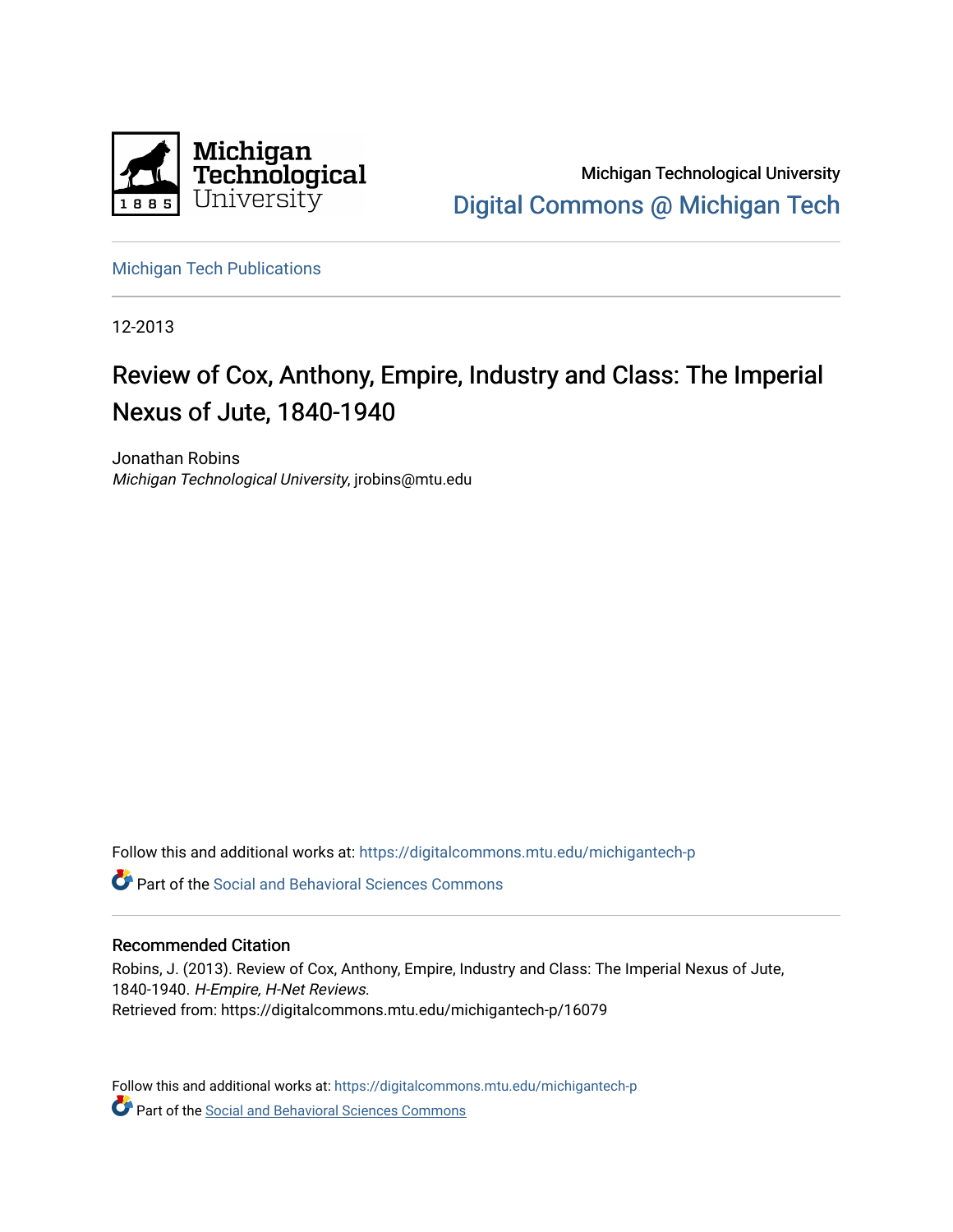## **H-Net Reviews**

**Anthony Cox.** *Empire, Industry and Class: The Imperial Nexus of Jute, 1840-1940.*  Abingdon, Oxon: Routledge, 2013. xvi + 270 pp. \$155.00, cloth, ISBN 978-0-415-50616-8.



**Reviewed by** Jonathan E. Robins

**Published on** H-Empire (December, 2013)

**Commissioned by** Charles V. Reed (Elizabeth City State University)

Jute is not a particularly glamorous commodi‐ ty. The "golden fiber," as farmers, merchants, and manufacturers called it, is a container for other commodities. Jute bagging covered the cotton bales that fueled Lancashire's rise. Jute sacks held wheat from Canada and coffee from Cuba. Jute fabric provided the base for the linoleum flooring that so many homeowners, like myself, are busily ripping up. Jute is strong and biodegradable, but its most important attribute is its cheapness, be‐ cause there were and still are many other fibers (flax, hemp, cotton, coir, henequen, and so on) that can do the same job as jute. In *Empire, Indus‐ try and Class*, Anthony Cox explores the historical processes that made jute a key industry in the British Empire, and which kept jute cheap over more than a century of economic and political change.

The book is an important contribution to the history of labor in Britain, India, and the British Empire. It uses the "twin cities" of jute, Dundee and Calcutta, to examine the working-class expe‐ rience in an imperial context. Cox's book is not

the first comparative study of jute. Gordon Stew‐ art's *Jute and Empire* (1998) also took Dundee and Calcutta as case studies. Stewart ably showed how Dundonians brought their capital and expertise to Bengal and launched an industry that would eventually ruin Dundee's staple trade. Stewart ar‐ gued that the story of jute complicated typical narratives of imperialism: in this case, the periph‐ ery (Calcutta) successfully industrialized and drove the metropolitan core (Dundee) to extinc‐ tion.

*Empire, Industry and Class* differs from *Jute and Empire* in two important ways. First, Cox uses a "dual economy" model to examine the jute in‐ dustry, arguing that by the 1890s Calcutta had re‐ placed Dundee as the "primary" sector. Like Lan‐ cashire's cotton industry, Dundee's jute industry discovered that it had little influence on the high politics of empire, particularly where India was concerned. Under political and economic condi‐ tions reminiscent of more recent periods of glob‐ alization, enterprising Scots moved technology, personnel, and capital from one low-wage corner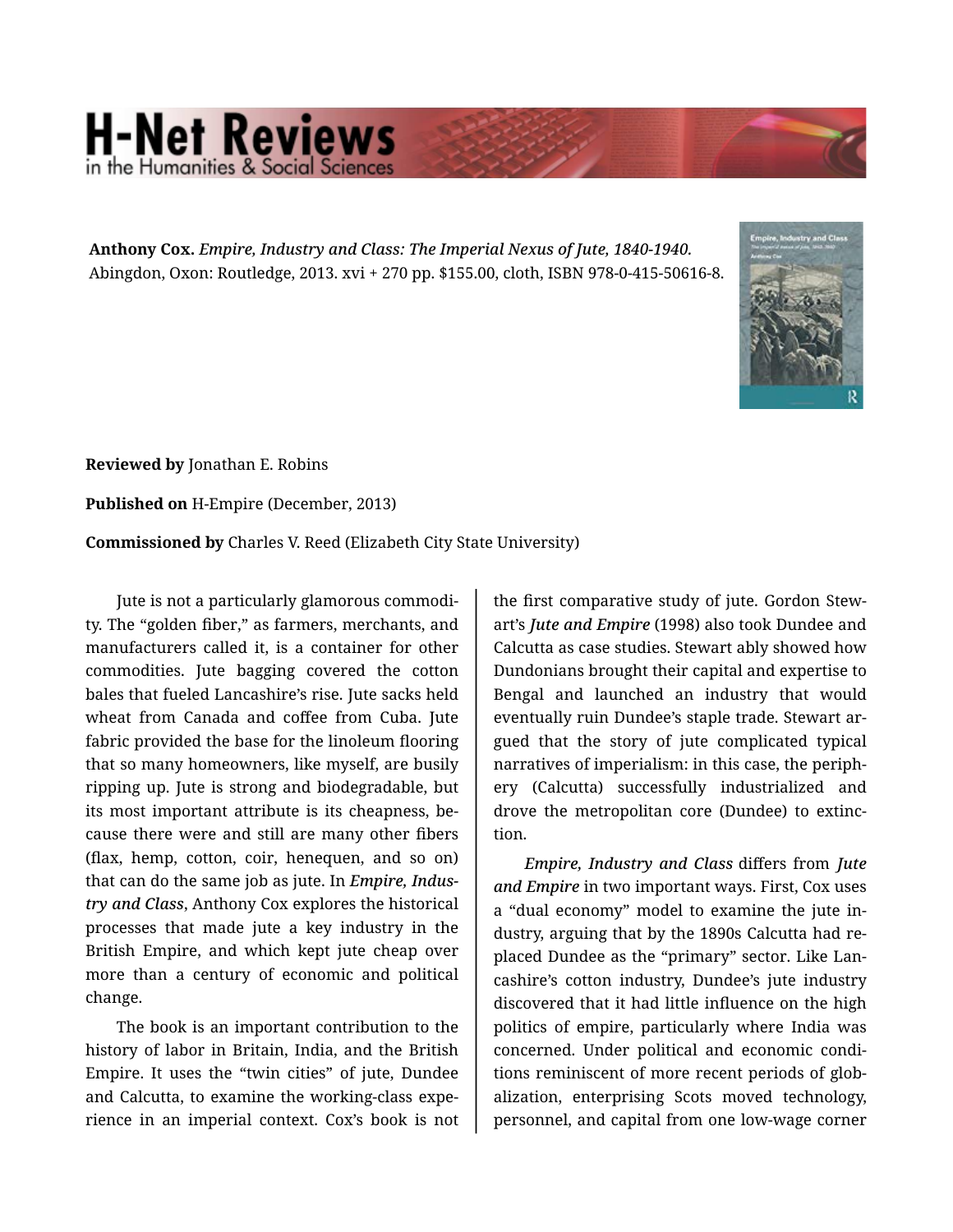of the empire to an even lower-wage region in Bengal. Free to sell their goods across the empire and the world, Scottish (and eventually Marwari) capitalists in India drove their colleagues in Scot‐ land out of key markets.

Dundee's jute barons did not give up, but in‐ stead assumed Calcutta's old role as a "secondary" supplier of manufactured goods, seeking out new products and new markets and benefiting from boom periods when Calcutta (the primary sector) could not keep up with global demand. This "dual economy" perspective offers a better explanation of the persistence of jute in Dundee than the typi‐ cal "core-periphery" model. The Scottish sector suffered tremendously across the twentieth centu‐ ry at the hands of Indian competition--before and after the end of the empire--but the industry was surprisingly long-lived. (The last jute spinning mill in Dundee operated until 1999.)

The second difference between *Jute and Em‐ pire* and *Empire, Industry and Class* is the latter's focus on labor history. Stewart's book was essen‐ tially about capitalists, the jute wallahs who worked in India and created an imperial identity that did not fully belong in Scotland or India. In his review of the literature on working-class histo‐ ry in Bengal and Dundee Stewart pointed to some similarities between Scottish and Indian workers, but *Jute and Empire* focused "on matters at the level of the boardroom and government confer‐ ence chamber" and never touched "the world of the factory floor and mill district" (p. 3). Cox's ob‐ ject "is to reveal the connections that existed be‐ tween different phases of class formation in Dundee and Calcutta as a result of the central role played by the development of jute dependency and the imperial nexus of jute" (p. 11). He argues that similarities in the recruitment and manage‐ ment of labor in Scotland and Bengal were not ac‐ cidental, but were in fact products of a single process.

Cox charts out that process in eight chapters that cover the period from 1840 to 1940. Three

chapters focus on Dundee, two on Bengal, and two take both cases together. There is a strong comparative element throughout the book, re‐ gardless of the location examined by each chap‐ ter. In chapter 2, for example, Cox examines changing labor migration patterns in India but draws an explicit comparison between the re‐ cruitment of "up-country men" in Bengal and the recruitment of Irish workers in Dundee. Rejecting Dipesh Chakrabarty's claim that migratory labor patterns and patterns of labor organization in Bengal's jute industry emerged in response to a particularly colonial form of capitalism, Cox shows that workers in Scotland were just as colo‐ nized by jute (or least as immiserated) as their comrades in India.

Cox avoids the temptation to draw an equiva‐ lency between the imperial experiences of Dundee and Bengal, but he presents ample evi‐ dence showing that Dundee's working class lived and labored in conditions that were among the most miserable in the empire. Infant mortality rates among jute workers in Dundee were stag‐ geringly high (59 percent), and constant malnutri‐ tion resulted in "a race of stunted mill workers in Dundee who bore a closer resemblance to their Indian counterparts than to any comparable group of British male workers" (pp. 73, 80). Cox concludes that "Individual entrepreneurs, share‐ holders, managers and supervisors all benefited from the 'coal face of Empire', particularly as the Scottish seams bore less and less, but Empire also produced a low-paid, unhealthy and increasingly pugnacious working class" (p. 192).

That "pugnacious working class" is Cox's chief concern, and he shows similarities in the evolving culture and political attitudes of jute workers in several chapters. In both jute regions, millenarian and then Marxian social and political movements emerged. These movements, like patterns of labor recruitment, were produced by a single process that connected the two industrial centers. What Cox calls "the imperial nexus of jute" worked "as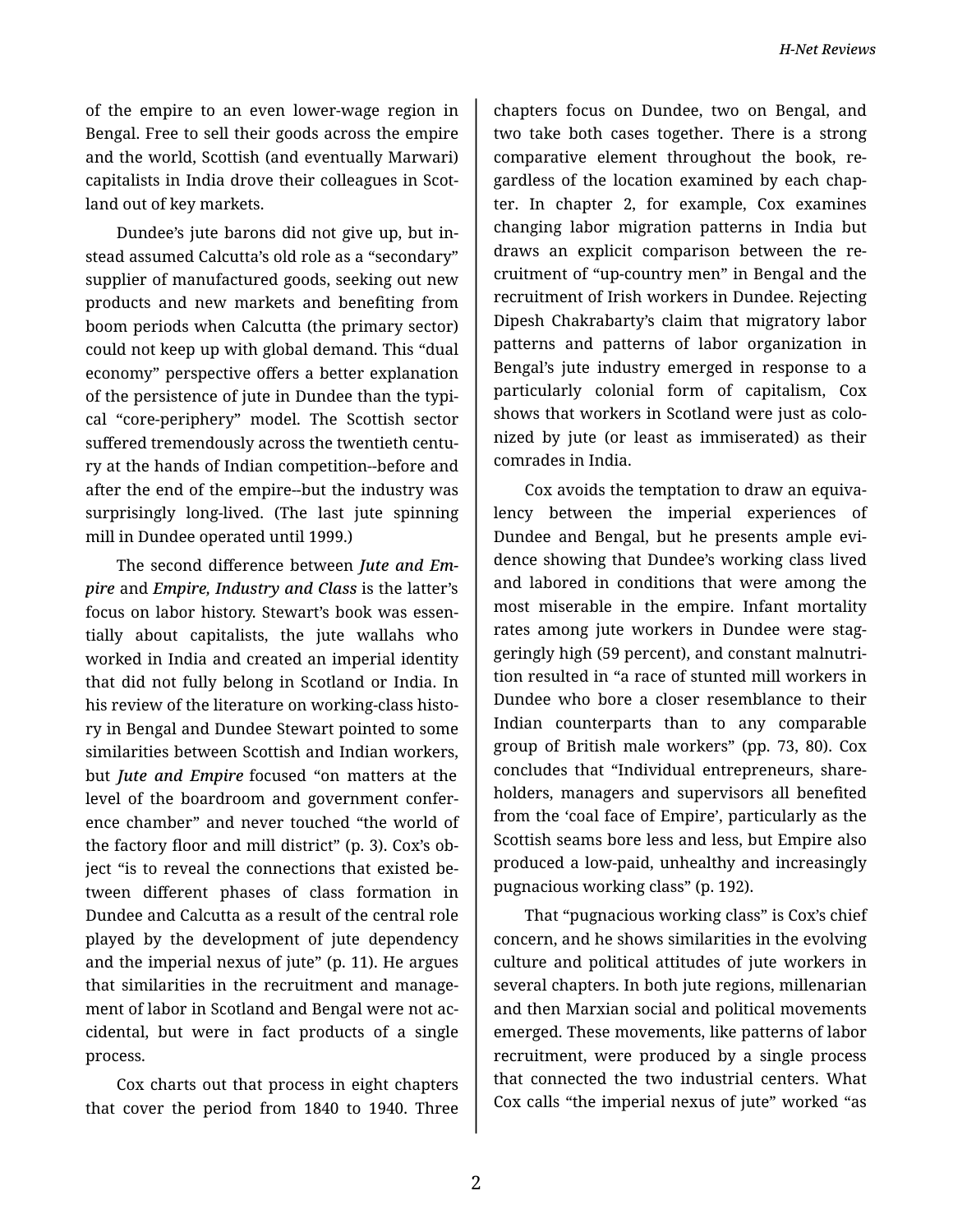a driving force in the process of class struggle and [class] formation" (p. 45). Scottish managers em‐ braced a philosophy of "paternal despotism" in mills along the Hooghly as well as those along the Tay to control workers, and workers in both places responded with wildcat strikes, riots, and trade union organization. Cox shows that the pro‐ cesses and tools of imperial capitalism were ap‐ plied in Scotland just as they were in India.

The book is at its heart an old-fashioned labor history, concerned with the origins of class con‐ sciousness and labor organization. Cox criticizes Eric Hobsbawm and other earlier scholars of Marxian labor history, but he also takes issue with the subaltern school as well as feminist interpre‐ tations of labor history in the book. The result is a pragmatic interpretive framework that owes much to earlier Marxian ideas, but which also takes into account the power of culture, identity, and the imperial experience in shaping class rela‐ tions and class development.

This ambitious comparative history is at times too detailed; Cox presents readers with a vivid picture of life in Dundee and Bengal and as‐ sumes readers are familiar with at the basic histo‐ ry of both places. Cox frequently employs words from Bengali and other Indian languages in the text alongside Scottish words and colorful expres‐ sions in the "oary" dialect of Dundee's mill dis‐ tricts. At times the languages and places are inten‐ tionally juxtaposed to demonstrate the close con‐ nection between Bengal and Dundee. Readers not familiar with Dundee or India will be frequently flipping to the helpful glossary the author has in‐ cluded.

Labor historians will likely be the main audi‐ ence for this book, but scholars interested in im‐ perial history will be rewarded with a good exam‐ ple of comparative history that recovers the expe‐ riences of everyday people living in, and traveling across, imperial spaces.

(pp. 46-48)

(pp. 44-45)